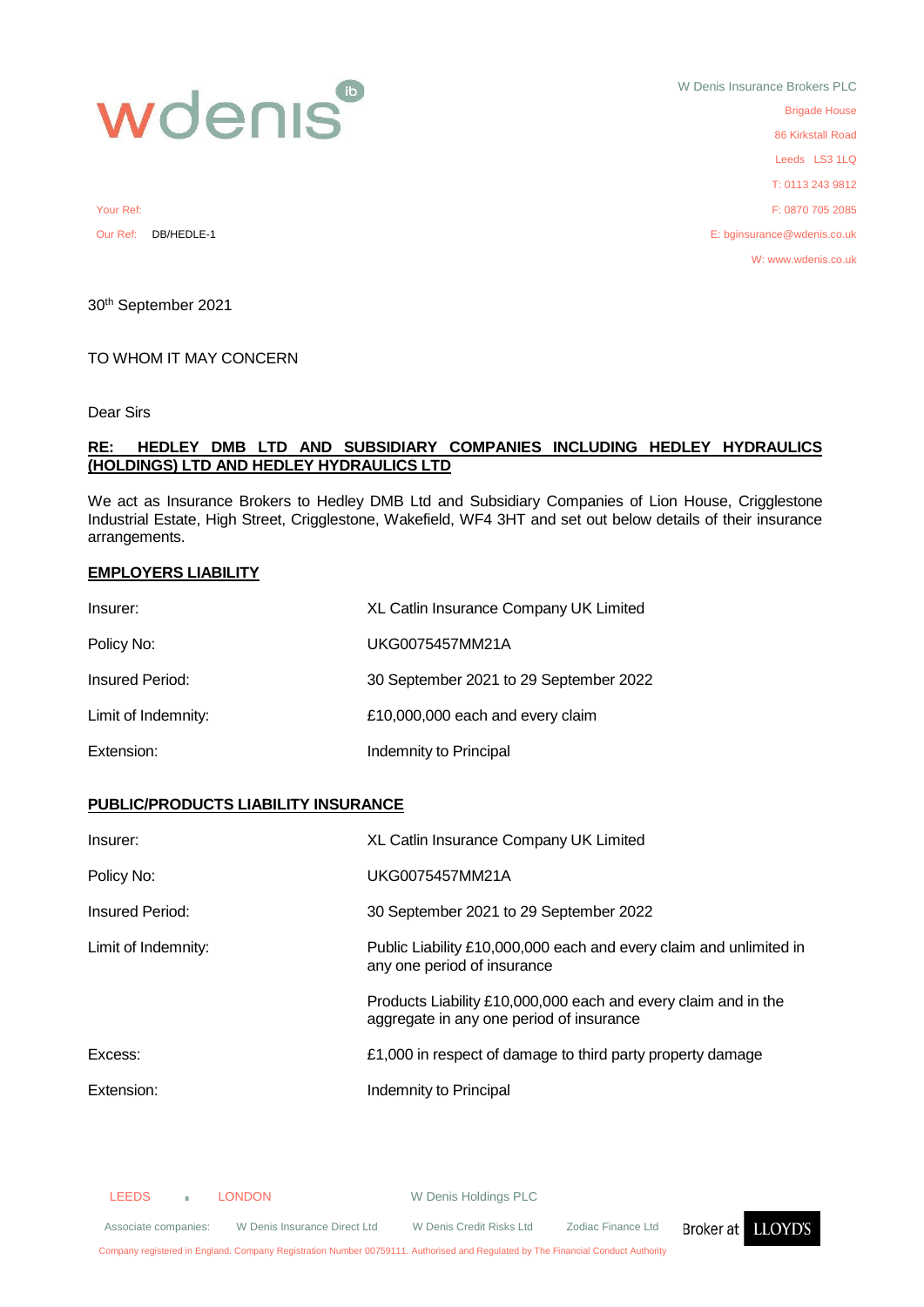# **CONTRACTORS ALL RISKS**

| Insurer:                                         | NMU (Specialty) Ltd                                        |
|--------------------------------------------------|------------------------------------------------------------|
| Policy No:                                       | ERA011930827                                               |
| Insured Period:                                  | 30 September 2021 to 29 September 2022                     |
| Maximum value any one Contract:                  | £1,500,000                                                 |
| Maximum value any one item of<br>Hired in Plant: | £50,000                                                    |
| Excess:                                          | £500 each and every claim, £1,000 theft & malicious damage |

Please note the above summaries of cover and reference to the policy wording should be made for full details of cover, terms, conditions and exceptions.

We have place the insurance which is the subject of this letter after consultation with the client and based upon the client's instructions only. Terms of coverage are based upon information furnished to us by the client, which information we have not independently verified.

This letter is issued as a matter of information only and confers no right upon you other than those provided by the policy. This letter does not amend, extend or alter the coverage afforded by the policies described herein. Notwithstanding and requirement, term or condition of any contract or other document with respect to which this letter may be issued or pertain, the insurance afforded by the policy (policies) herein is subject to all terms, conditions, limitations, exclusions and cancellation provisions and may also be subject to warranties. Limits shown may have been reduced by paid claims.

We express no view and assume no liability with respect to the solvency of future ability to pay any of the insurance companies which have issued the insurance(s).

We assume no obligation to advise yourselves of any developments regarding the insurance(s) subsequent to the date hereof. This letter is given on the condition that you forever waive any liability against us based upon the placement of the insurance(s) and/or the statements made herein with the exception only of wilful default, recklessness or fraud.